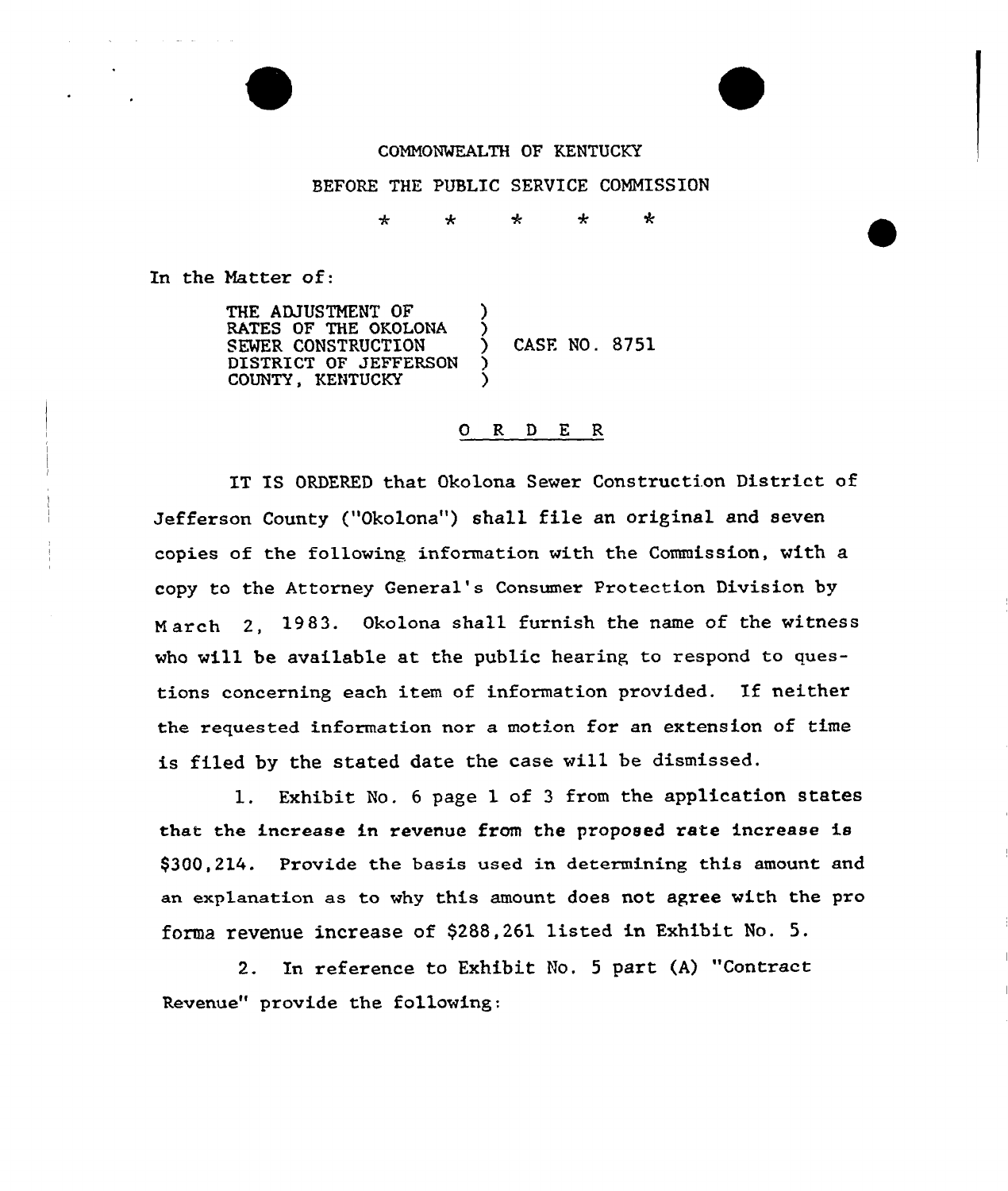

- a) <sup>A</sup> complete description of the emergency problems which occurred at each treatment plant during the test period.
- b} <sup>A</sup> breakdown of the amount of contract revenue received during the test period which can be attributed to emergency sewer problems.
- c) <sup>A</sup> list of any extraordinary expenses and the account charged that were not included in test period operating results.

3. In reference to Exhibit No. 5 Part (B) "Transfer of assessments to cover administrative charges" provide the following:

- a) The basis for determining the administrative charges associated with the improvement assessment bonds for the test period.
- b) The basis for the proposed pro forma decrease of \$4,695.

4. Provide the following concerning assessments:

- a) What was the total amount of revenue generated from assessments during the test period?
- b) How is this revenue recorded within the books of Okolona2
- c) What is the assessment based on and how is is collected'.

Exhibit No. <sup>5</sup> reflects a proposed pro forma decrease  $5.$ in Miscellaneous Fees in the amount of \$16,427 and part (C) of Exhibit No. <sup>5</sup> states that no new construction is anticipated.

 $-2-$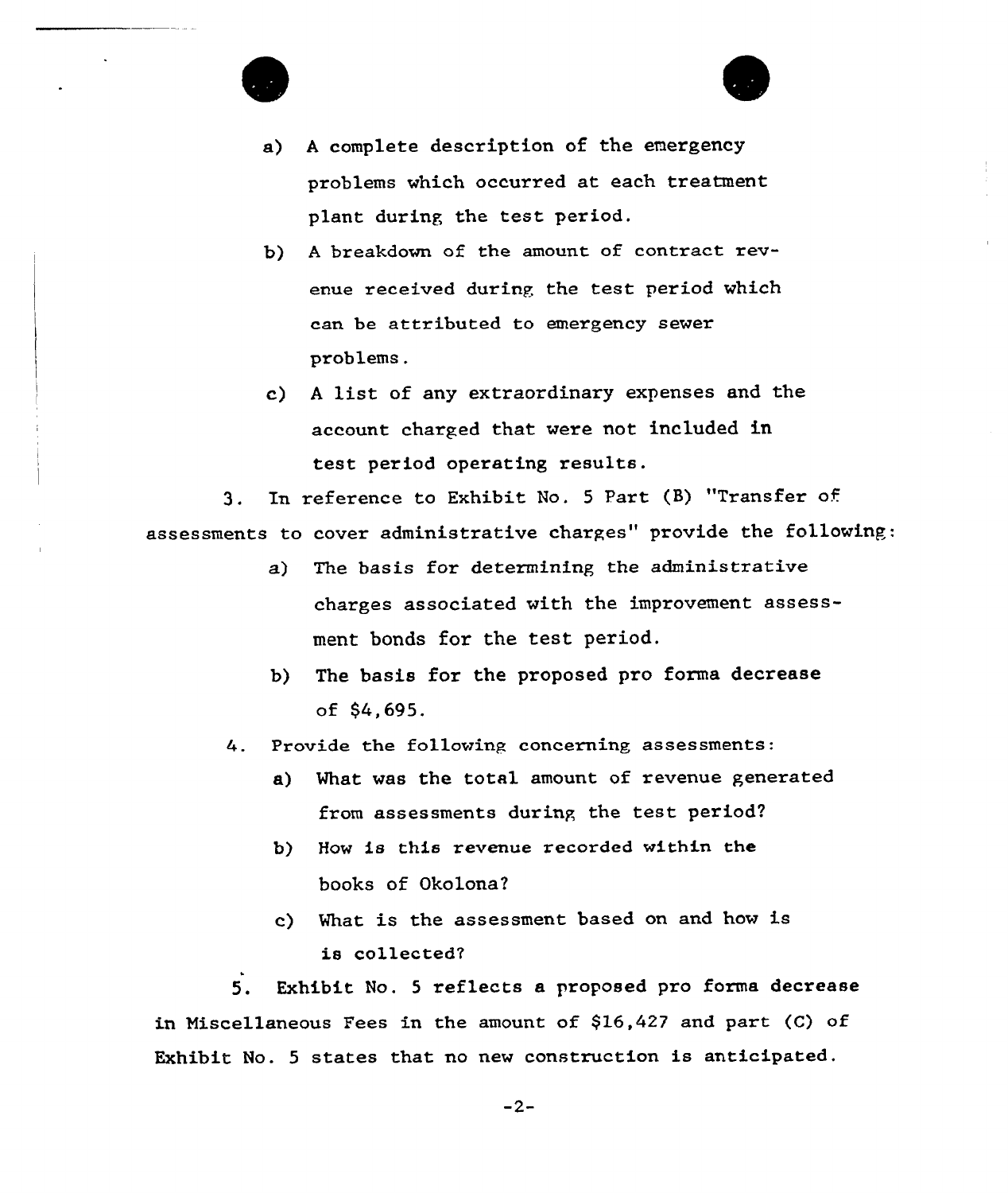Provide the amount that was included in Miscellaneous Fees that was attributed to new construction and a complete description of the construction activities which were associated with this item during the test period.

6. In reference to Exhibit No. 11 "Projected Interest Income on Investments" provide the following:

> a) Exhibit No. 11 reflects that the following amounts are contained within the bond and interest redemption fund:

| 1961 Fund | \$321,230 |
|-----------|-----------|
| 1979 Fund | 107,600   |
| Total     | \$428,830 |

However, the balance sheet from Exhibit No. <sup>3</sup> of the application reflects a balance in the bond and interest redemption funds in the amount of \$880,803. Provide an explanation for the discrepancy.

- b) What is the basis for the projected 8 percent interest rate2
- c) Provide an analysis of the investment portfolio at September 30, 1982, which lists the types of investments, amounts, maturity dates, and interest rates for each of the special funds maintained by Okolona.

7. For each employee and commissioner of Okolona provide the following information for the year ended September 30, 1982:

> a) The name, title and total amount of compensation received during the test period. Also, include a description and the amount

> > $-3-$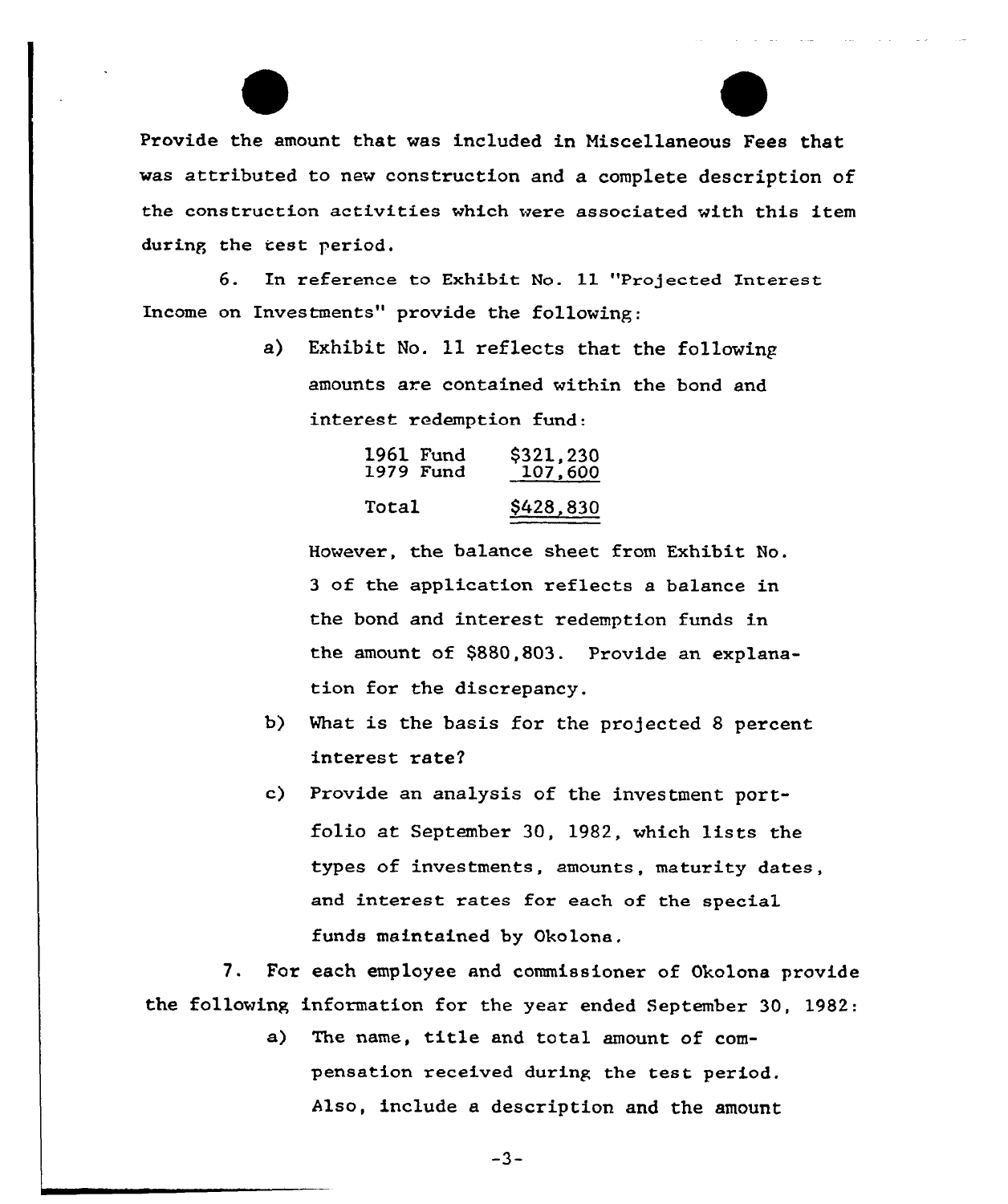of any fringe benefits received for each employee and commissioner.

- b) The total number of regular and overtime hours worked during the test period and indicate the method used to compute the amount of compensation received (such as periodic salary, hourly base rate, hourly overtime rate, or units of production).
- c) <sup>A</sup> complete description of the duties and responsibilities of each employee and commissioner.

8. Provide the date of each commissioner meeting which was held during the test period and indicate the total number of commissioners in attendance at each meeting.

9. Item No. <sup>2</sup> of Exhibit No. <sup>5</sup> states that the proposed pro forma adjustment for salaries and wages includes an amount for an additional 1.5 men required to maintain the plant and relieve current work over loads. Provide the amount included within the adjustment which is associated with the additional 1.5 men. Include the rate of pay for the additional employees and the type of work to be performed by these employees.

10. In reference to Item No. <sup>5</sup> Exhibit No. <sup>5</sup> provide the actual amount of Blue Cross-Blue Shield cost for the test period and the basis for the projected 20 percent increase in cost.

 $-4-$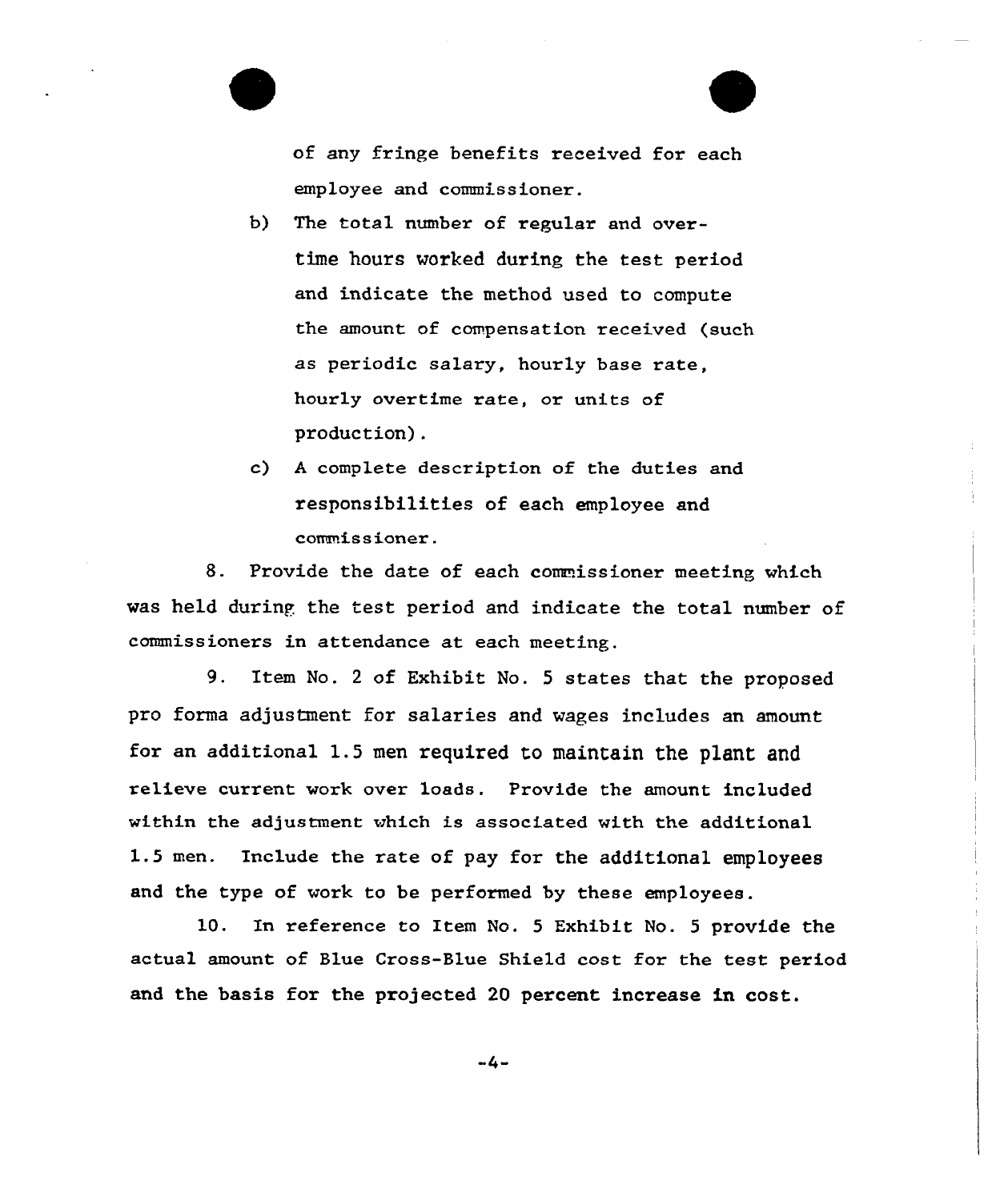11. In reference to Item No. 7 of Exhibit No. 5 provide the basis for the projected 10 percent rate increase and in reference to Exhibit No. 9 provide the source from which usage was determined for the test period.

12. Provide a copy of the telephone bill for each month of the test period.along with the primary use of each telephone.

13. En reference to Exhibit No. 10 "Schedule of Test Period Repairs and Maintenance" provide copies of invoices for the following, expenditures listed on the schedule.

- a) 12/81 Roots blower compressor,<br>shaft assembly, timing pear assemblies, bearing assemblies, seals and labor. \$4,238.32
- b) 12/81 German rupp triplex high temperature control system and cover plate \$1,191.55

14. Provide the total amount expended for repairs and replacements for calendar years 1981, 1980, and 1979.

15. In reference to Item No. 18 of Exhibit No. 5 provide the basis for the projected 10 percent increase in testing costs. Also, provide a description of the circumstances which necessitate an additional \$500 expenditure for lab analysis of the Lagoons.

16. The balance sheet included within Exhibit No. 2, "1981 Annual Report" reflects that Contributions in Aid of Construction had a balance of \$1,316,986 at December 31, 1981. However, the balance sheet filed as Exhibit No. 3 does not show an amount for Contributions in Aid of Construction. Provide an explanation for this discrepancy.

-5-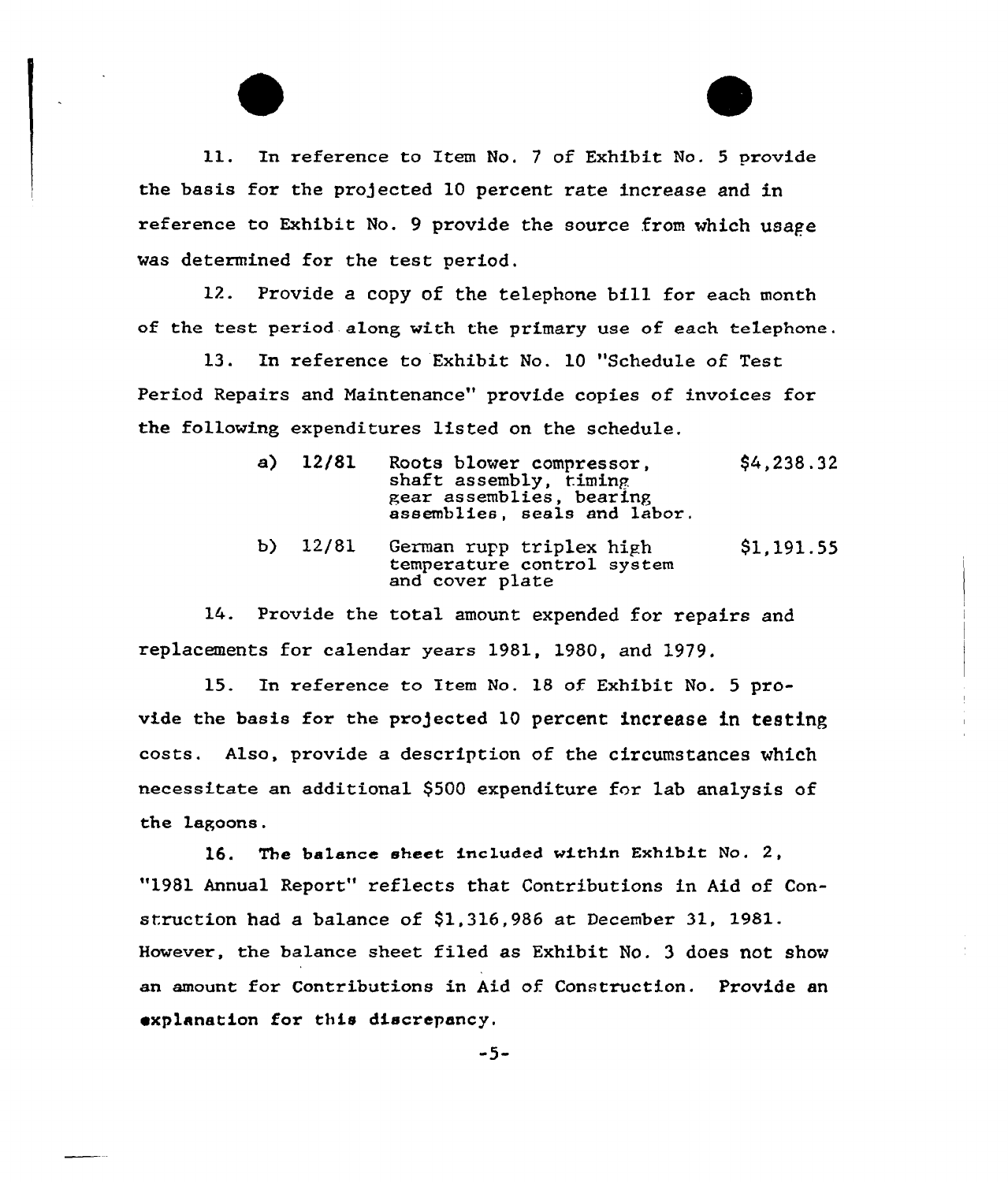17. In reference to Item No. 24, "Meetings, Seminars, Education, etc." of Exhibit No. <sup>5</sup> provide a breakdown of these expenses for the test period as shown in attached Format No. l.

18. In refenence to Item No. 27 "Professional Fees" of Exhibit No. 5 provide a detailed analysis of expenses incurred during the test year for professional services as shown in attached Format No. 2. At minimum the analysis should show the payee, dollar amount, reference (i.e., voucher number, etc.), account charged, hourly rates and time charged to the utility according to each invoice, and a breif description of the service provided.

19. In reference to Item No. 30 "Rate Case" of Exhibit No. 5 provide the followinp:

- a) Actual expenses which have been incurred to date for 1ega1, accounting and engineering services.
- b) The basis for the amounts listed as legal, accounting and engineering costs included within the rate case expense breakdown.
- c) <sup>A</sup> schedule of the hourly rates for legal, accounting, and engineering costs that will be charged to Okolona in this rate case.
- d) <sup>A</sup> detailed description of the legal, accounting and engineering services to be provided to Okolona in this case and an estimate of the number of. hours that wi11 be charged to Okolona for the services.

-6-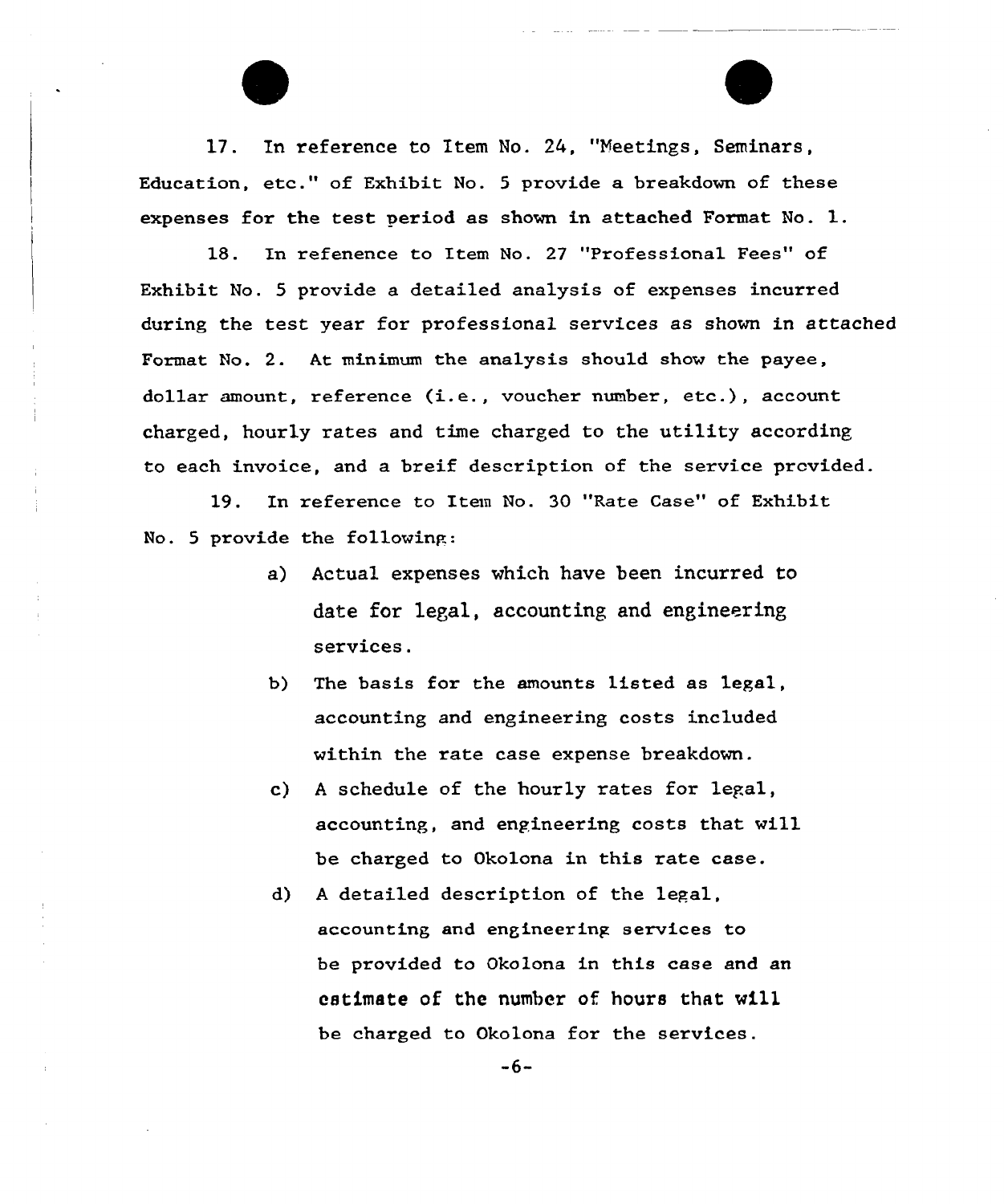



20. Item No. 29 "Taxes" of Exhibit No. 5 states that the proposed pro forma increase of 9505 in taxes is due to a direct functional increase associated with the rate increase. Provide the basis complete with supporting computations of the proposed pro forma increase in taxes.

21. In reference to Item No. 31 "Margin" of Exhibit No. 5 provide a description of the circumstances which necessitate the inclusion of \$17,773 as an adjustment to test period results.

22. Provide the method(s) of depreciation which is utilized in Exhibit No. 8 "Depreciation Analysis."

23. Provide a statement of fund balance and a statement of changes in financial position for the test period.

24. Provide a copy of the "Report on Examinations of Financial Statements and Additional Information" for the years ended December 31, 1980 and 1979 and December 31, 1979 and 1978.

25. In reference to Item No. 16 "Repairs and Maintenance" of Exhibit No. <sup>5</sup> provide a detailed breakdown of the costs and materials associated with the proposed \$5,000 expenditure to overhaul aeration system No. 1 and No. 2.

26. Provide the basis complete with supporting computations and related work papers for the following proposed adjustments to the test period operating statement included in Exhibit No. 5:

- a) 10 percent increase in chemical costs.
- b) 10 percent increase in vehicle expense.
- c) 20 percent increase in office expenses.
- d) 10 percent increase in accounting fees.

-7-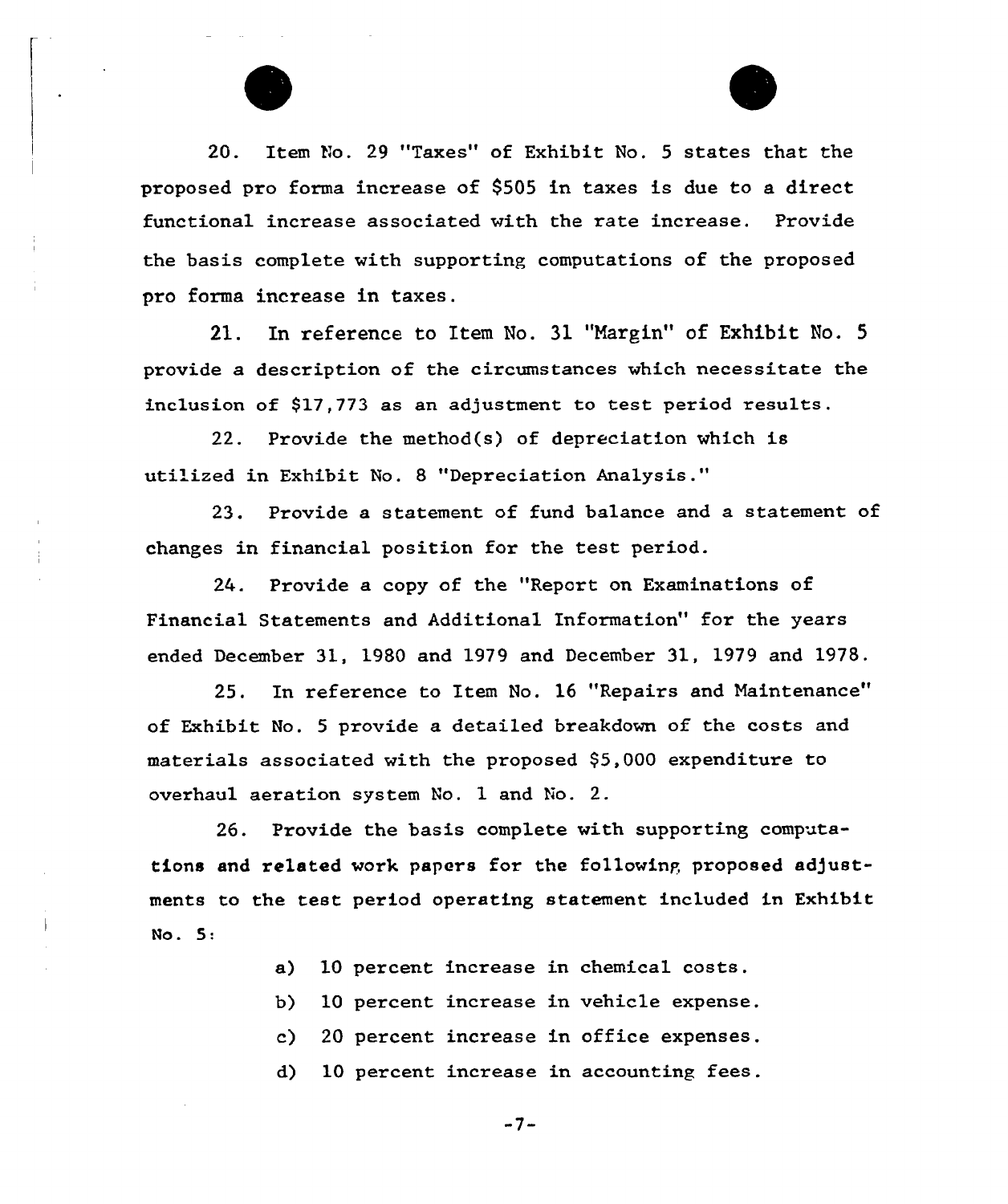

f) 10 percent increase in telephone expense.

27. In reference to Exhibit No. 15 "Schedule of Improvements" provide the following information:

- a) Explain in detail how these costs will be financed.
- b) The basis used in selecting six years as the time period over which these improvements will be made.

c) The basis for using 10 years as the estimated useful life for the sewer improvements.

Done at Frankfort, Kentucky, this 2nd day of February, 1983, PUBLIC SERVICE COMMISSION

For the Commission

ATTEST:

**Secretary**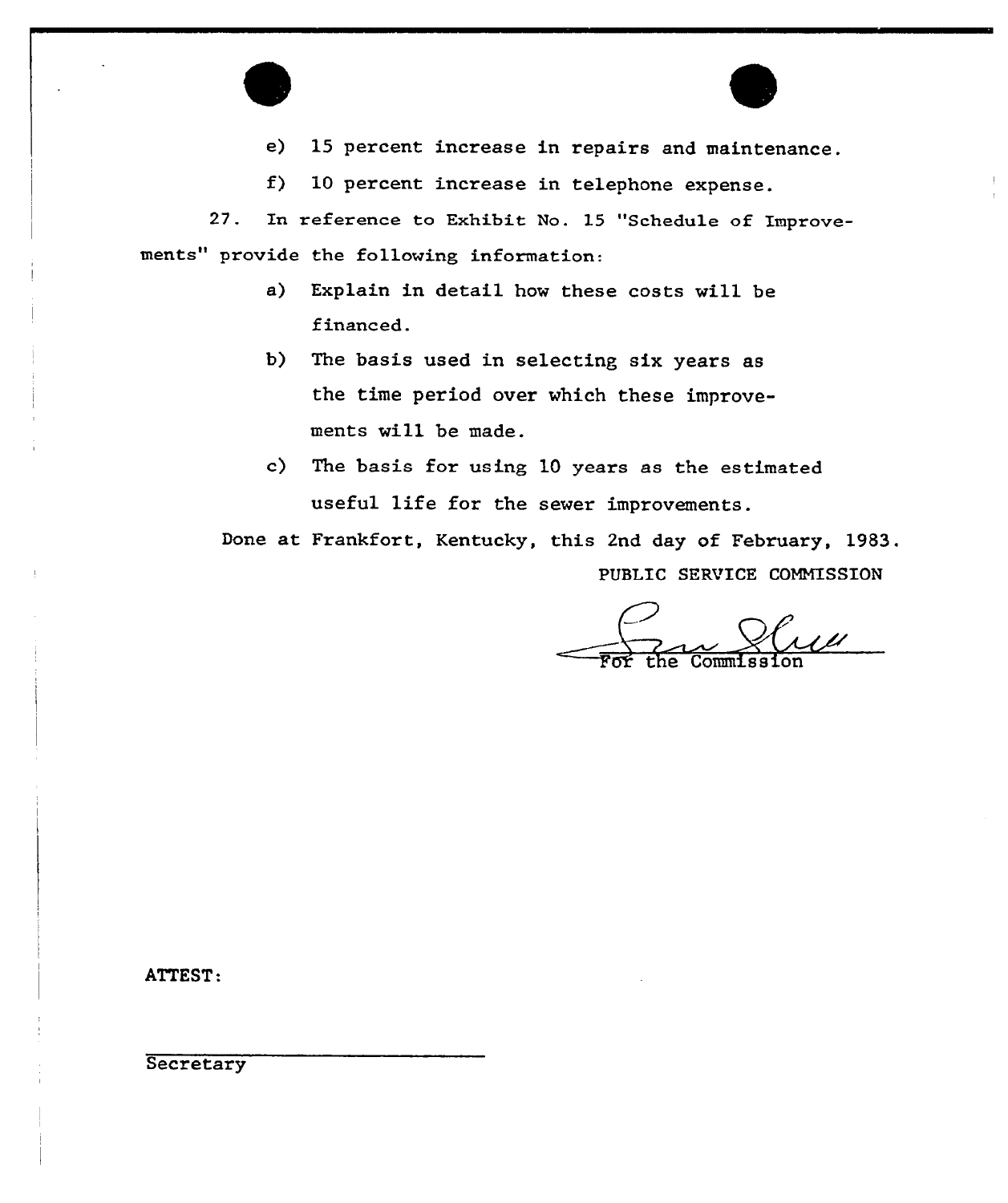## Case No. 8751

Okolona Sewer Construction District of Jefferson County

EXPENSES FOR MEETINGS, SEMINARS, EDUCATION, ETC.

FOR THE YEAR ENDED SEPTEMBER 30, 1982

No, of Okolona<br>Representatives<br>In Attendance

Date

 $\cdot$ 

 $\ddot{\phantom{0}}$ 

 $\begin{array}{c} \star \star \\ \star \\ \star \\ \star \end{array}$ 

 $\frac{1}{2}$ 

l,

Amount

Location

Description